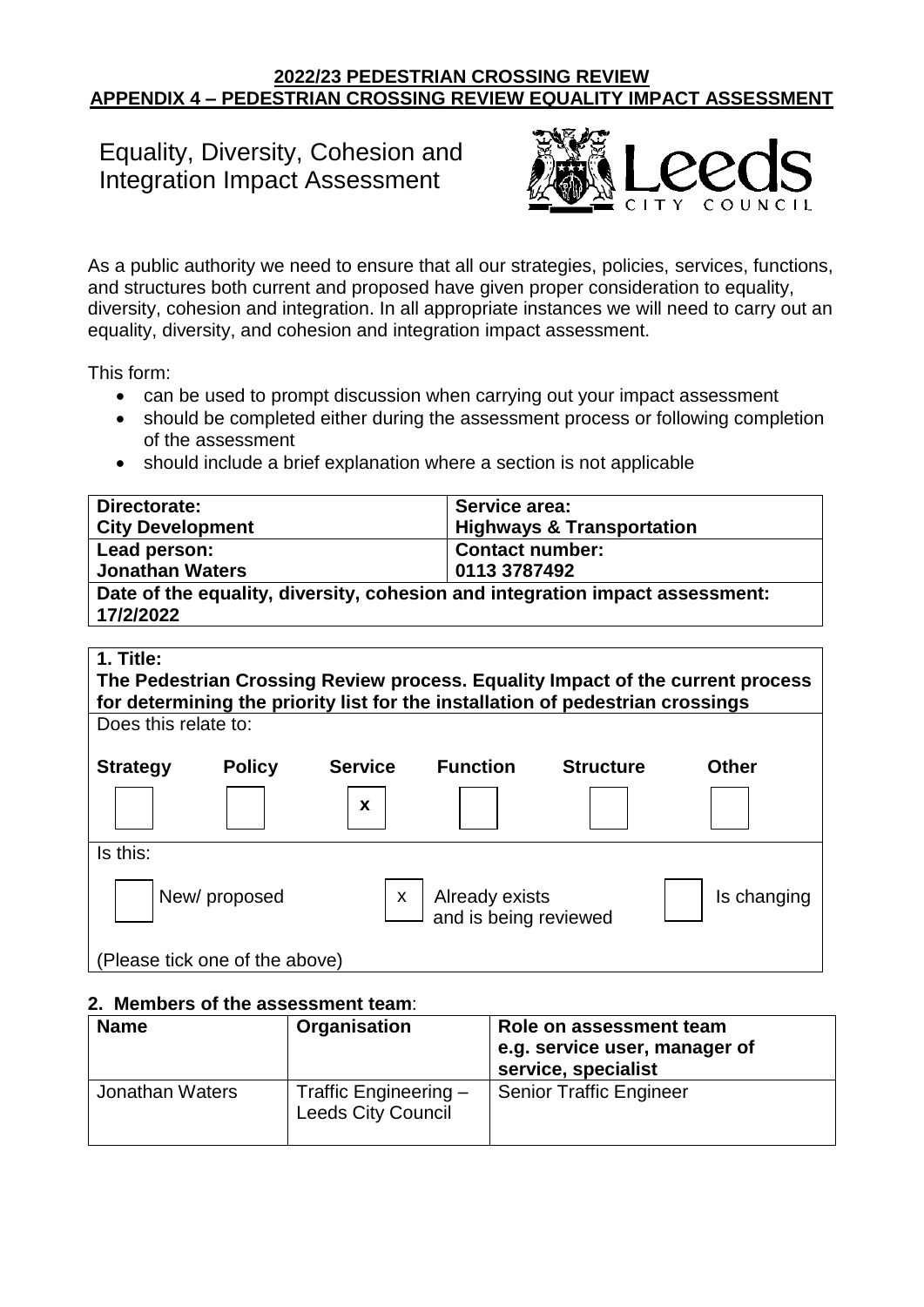## **3. Summary of strategy, policy, service, function or structure that was assessed:**

This EIA concerns a long established process of assessing requests for provision of pedestrian crossing facilities through an annual review. The Pedestrian Crossing Review formed part of the implementation of the priorities and actions as identified in the West Yorkshire Local Transport Plan 2011-2026 (WYLTP3):

O1 – Low Carbon. To make substantial progress towards a low carbon, sustainable transport system for West Yorkshire, while recognising transport's contribution to national carbon reduction plans; and

O3 – Quality of life. To enhance the quality of life of people living in, working in and visiting West Yorkshire.

It will continue to meet the objectives of the new LTP3 *My Journey* which contains proposals "to define, develop and manage networks and facilities to encourage walking and cycling" and to "develop a model for transport planning at a community level to enhance local accessibility", to improve safety and security seeking to minimise transport casualties and to address barriers to travel.

The review considers requests for provision of formal crossing facilities across Leeds and recommends locations which merit such provision and what type of crossing should be provided. The aim of the review is to get approval to fund pedestrian facilities where these:

- facilitate pedestrian journeys by overcoming a barrier or severance
- link communities to facilities, such as schools, shops, transport infrastructure, community centres, surgeries etc
- enable safe journeys to school on foot
- help reduce the number of pedestrians killed or seriously injured and improve road safety

The review is conducted in accordance with the guidelines developed in 2002-08, which reflect the three key principles underpinning the evaluation and recommendations made for every site studied:

- The ease with which pedestrians can currently cross the road;
- Whether a crossing will be used regularly; and
- Is a crossing the most appropriate road safety measure or would other measures be more suitable.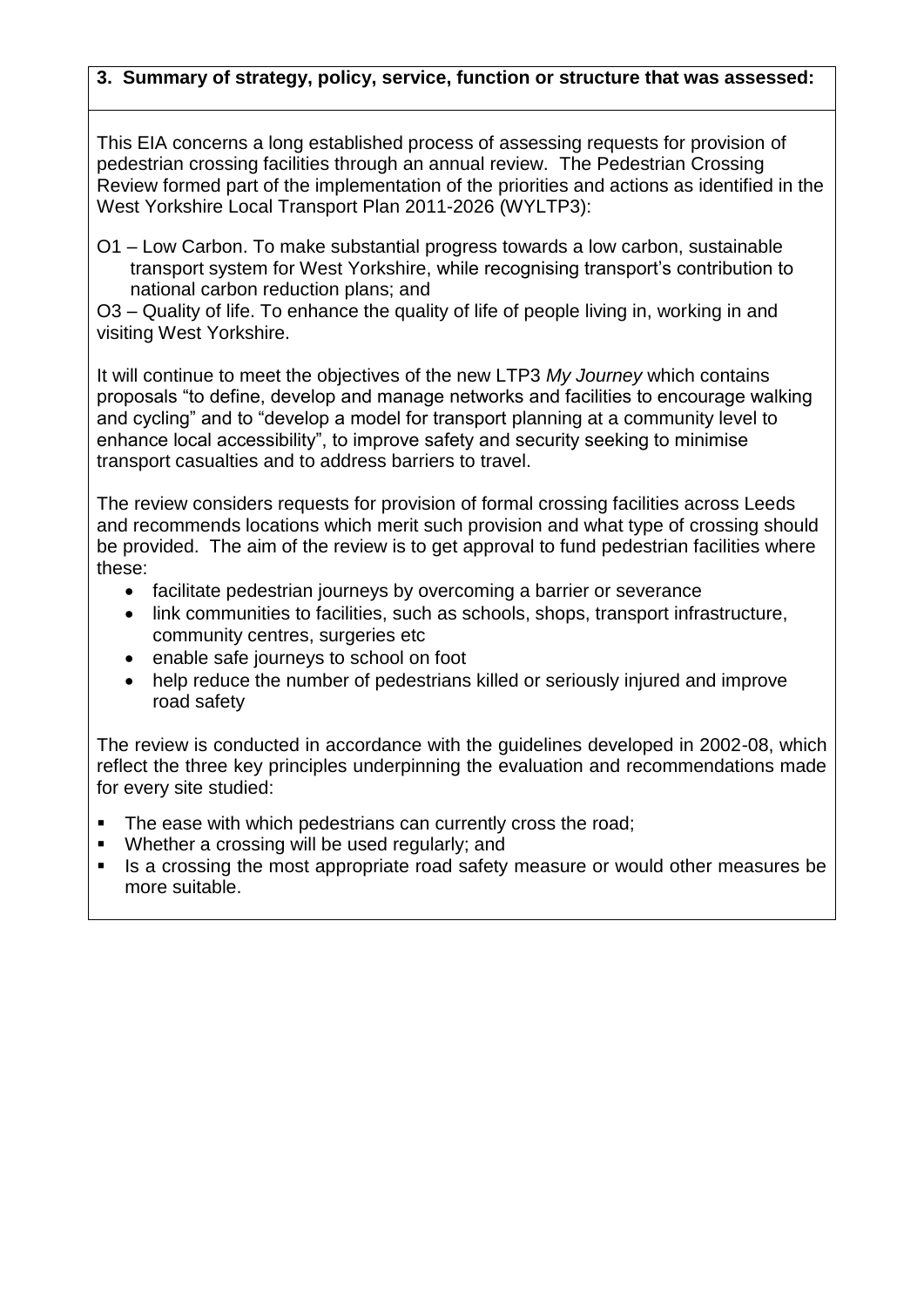**4. Scope of the equality, diversity, cohesion and integration impact assessment**  (complete - 4a. if you are assessing a strategy, policy or plan and 4b. if you are assessing a service, function, structure or event)

| 4a. Strategy, policy or plan<br>(please tick the appropriate box below)                                                                                                                                                              |  |  |  |  |  |
|--------------------------------------------------------------------------------------------------------------------------------------------------------------------------------------------------------------------------------------|--|--|--|--|--|
| X<br>The vision and themes, objectives or outcomes:                                                                                                                                                                                  |  |  |  |  |  |
| The vision and themes, objectives or outcomes and the supporting<br>guidance                                                                                                                                                         |  |  |  |  |  |
| A specific section within the strategy, policy or plan                                                                                                                                                                               |  |  |  |  |  |
| Please provide detail:                                                                                                                                                                                                               |  |  |  |  |  |
| The Vision for Leeds specifies the following objectives:                                                                                                                                                                             |  |  |  |  |  |
| Increase investment in other forms of transport, such as walking and cycling<br>$\bullet$<br>routes, to meet everyone's needs<br>Local services, including shops and healthcare, are easy to access and meet<br>people's needs       |  |  |  |  |  |
| The review recommends sites, assessed according to the above guidelines, which meet<br>the criteria for an LTP investment in a new pedestrian crossing facility. The site<br>assessment guidelines include access to local services. |  |  |  |  |  |

| 4b. Service, function, event<br>please tick the appropriate box below               |   |
|-------------------------------------------------------------------------------------|---|
| The whole service                                                                   |   |
| (including service provision and employment)                                        |   |
| A specific part of the service                                                      |   |
| (including service provision or employment or a specific section of<br>the service) | X |
| Procuring of a service                                                              |   |
| (by contract or grant)                                                              |   |
| Please provide detail:                                                              |   |

The Pedestrian Crossing Review aims to provide an impartial assessment of all requests received and to recommend provision of crossings at locations which meet the criteria for a particular facility in terms of:

- pedestrian demand,
- traffic flows and
- difficulty of crossing.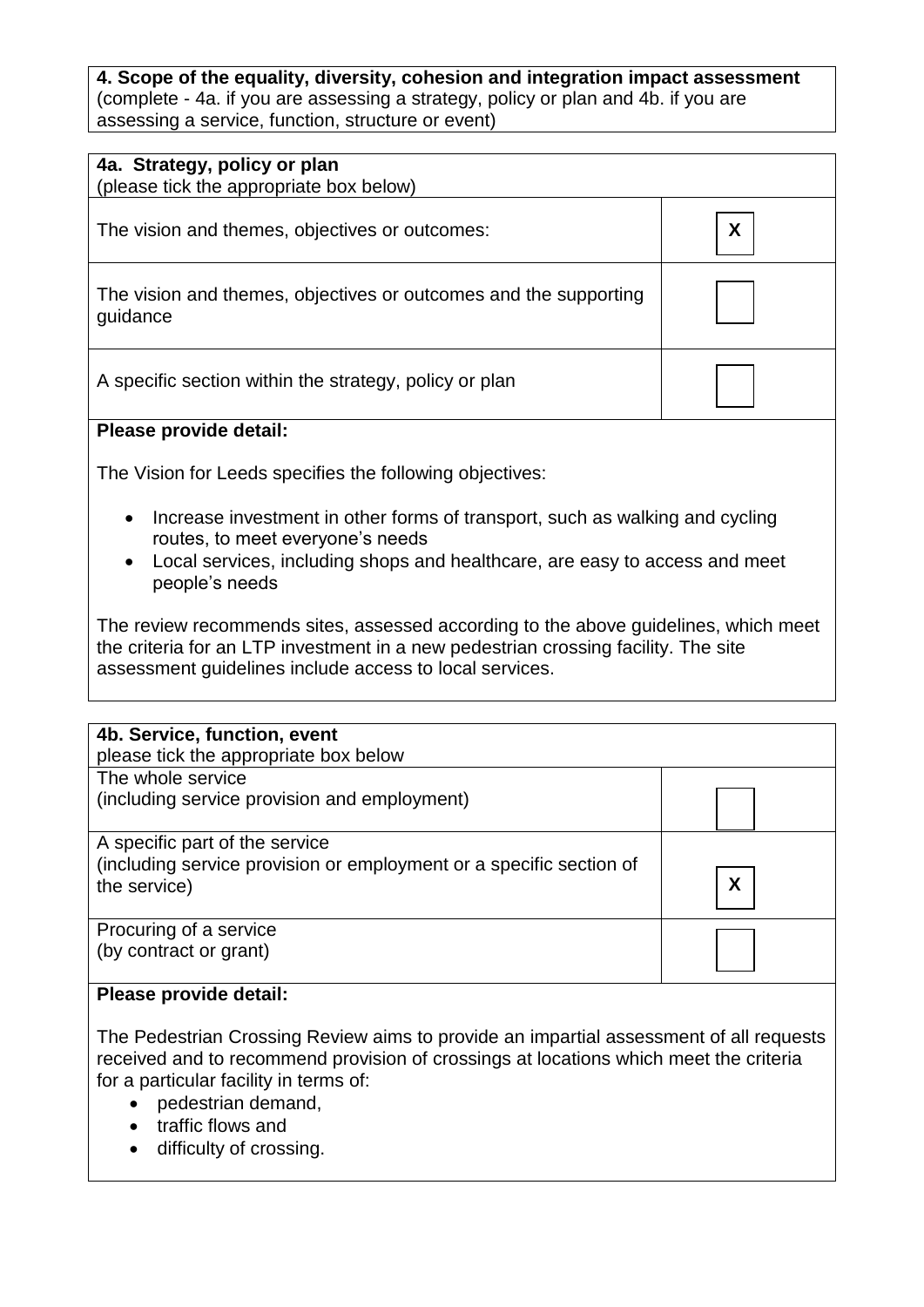The review uses a framework approved by the Highways Board to assess each location against the three key principles outlined above. The framework has three categories of crossing facilities:

- signal controlled crossing
- zebra crossing
- informal crossing facilities, such as a pedestrian refuge,

Sites are assessed against a set of objective criteria to determine the most appropriate facility for each site.

Sites with high vehicular flows (over 1000 vehicles per hour) travelling at speed of over 35mph and high pedestrian demand (typically over 70 pedestrian movements in the busiest hour) would generally merit a signal controlled crossing. For less busy sites (flows typically over 700 vehicles, traffic speed  $<$ 35 mph 85<sup>th</sup> percentile, over 40 pedestrians in the busiest hour) a Zebra crossing may be more appropriate. Sites which do not meet the above criteria may benefit from some informal measures to assist pedestrians in crossing the road.

Other factors weighed in favour of the potential provision include demand from particularly vulnerable pedestrians (children, elderly and disabled people) and presence of local facilities as 'attractors'.

The process is undertaken by the Traffic Engineering section and based on data of pedestrian demand, traffic flows, site visits and accident statistics. It does not aim to initially produce detailed designs.

#### **5. Fact finding – what do we already know**

Make a note here of all information you will be using to carry out this assessment. This could include: previous consultation, involvement, research, results from perception surveys, equality monitoring, service level equality targets and customer/ staff feedback.

(priority should be given to equality, diversity, cohesion and integration related information) **Service - Background Information**

The service is provided throughout the city. Customers of the service include all members of the community who need to travel on foot and cross roads, as well as:

- Residents
- Businesses
- Doctors' Surgeries
- Community Groups
- Councillors
- Local organisations e.g. schools
- Parish Councils
- Other Council Services

The approved schemes are mainly funded through the LTP. Some schemes are linked to new developments and can be funded through Section 106 agreements as part of planning consents.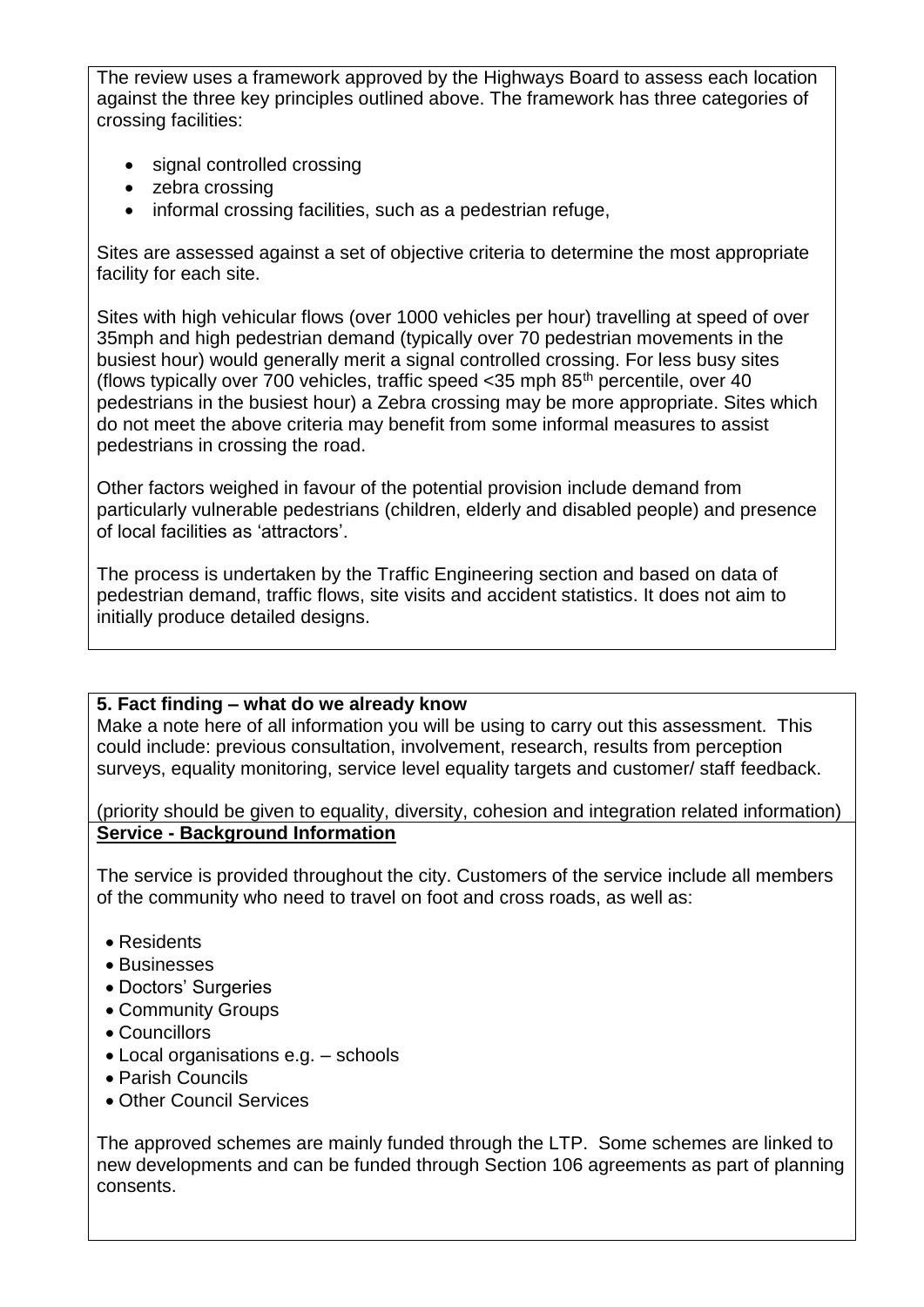## **Compliments & Complaints**

When a site does not justify the provision of a formal crossing facility, this sometimes prompts requests for reconsideration or justification from ward members. The delivery of development funded schemes is contingent on the development commencing which, on occasion, is sometime after the planning consent; where the measures may be of wider benefit to the community this can result in dissatisfaction with the delivery of the service.

## **Assessment Process**

Leeds City Council has an agreed framework for the assessment of potential pedestrian crossing locations which considers the road safety history, a site assessment, current pedestrian usage of the location and the volume of traffic.

Locations which fulfil the criteria in the framework are put forward for funding and inclusion in the annual programme within the Local Transport Plan (LTP). Factors used to make the assessment include:

- Accident statistics road safety history
- Site assessment current features including crossing opportunities
- Traffic flows
- Usage of roads by pedestrians at different points and times during the day
- Crossing difficulties
- 'Special considerations' such as the presence of a school, sheltered accommodation, high proportion of children crossing

These items are recorded and evaluated, and a recommendation on the course of action is made.

#### **Are there any gaps in equality and diversity information Please provide detail:**

None. The service is provided throughout the City based on need. Surveys do distinguish on age i.e. adults, children, and older people.

## **Action required:**

Have regard for road safety records and analysis.

**6. Wider involvement – have you involved groups of people who are most likely to be affected or interested** 

|--|--|

**1 P Yes**  $\begin{array}{|c|c|c|c|}\hline \textbf{Y} & \textbf{Y} & \textbf{N} \end{array}$ 

**X**

## **Please provide detail:**

Public consultations involved the policies which the pedestrian crossing review helps to deliver rather than the review process itself. Lack of infrastructure, safety and lack of education were identified through consultations for the LTP3 as the main the barriers to walking and cycling. The Vision for Leeds and its objectives mentioned above were developed in consultations with local residents. The review framework was revised in 2016 to give a more flexible approach, and to specifically include needs of older people, disabled people and children.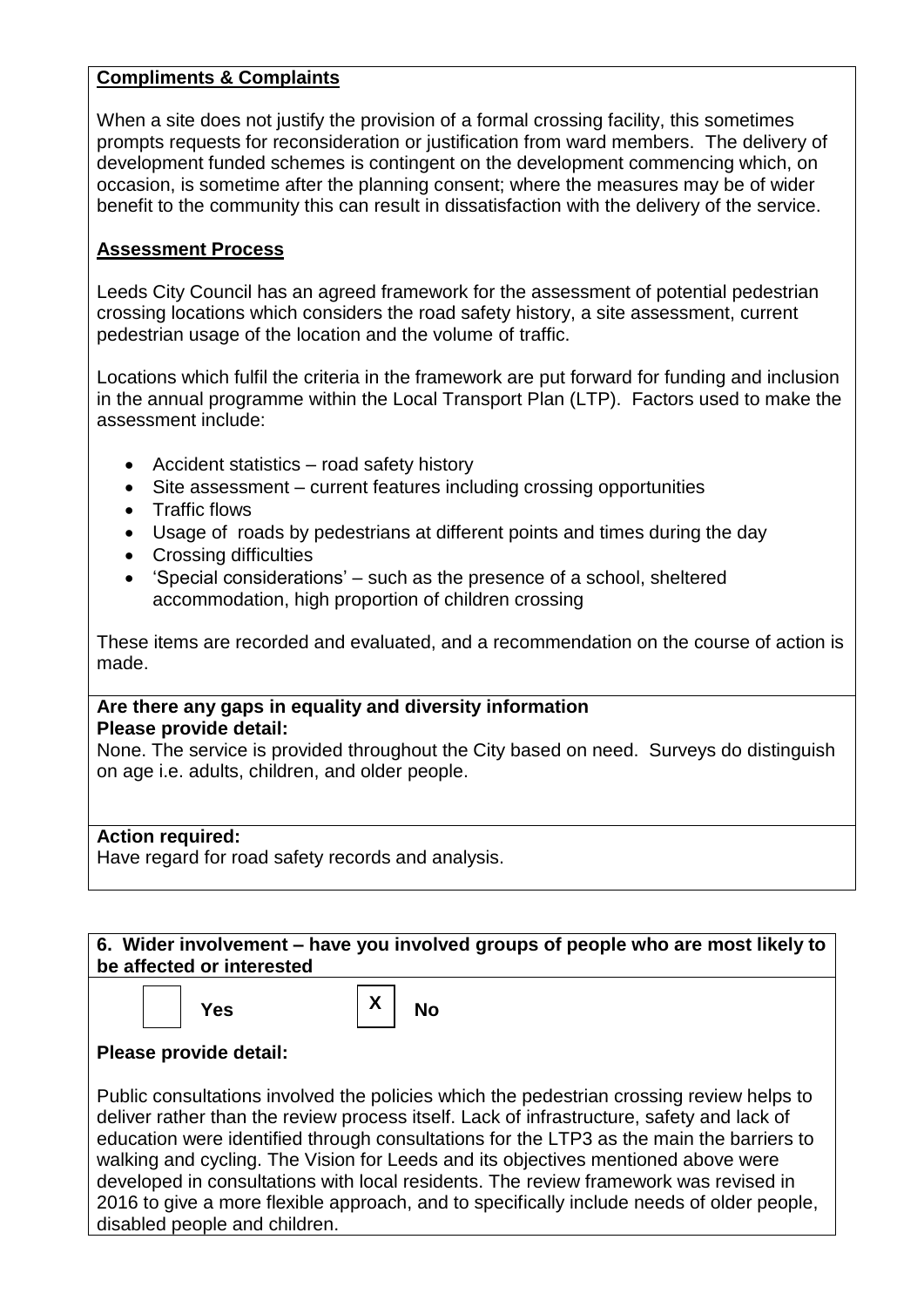## **Action required:**

No action required at present. Reduced budget may mean that fewer schemes will be delivered. However, this will depend on the agreed priorities year on year, which will have regard to the overall pedestrian crossing review process.

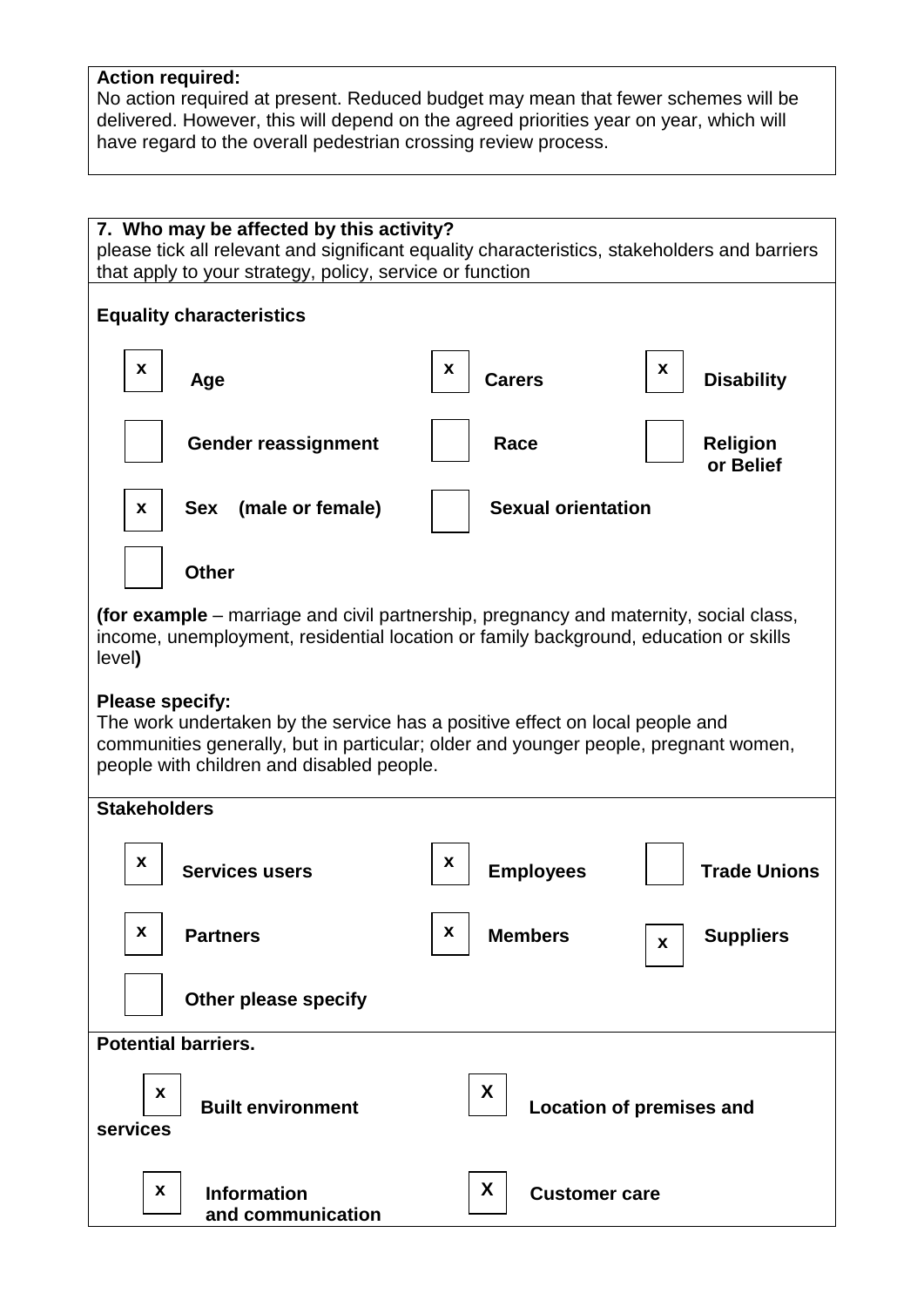| <b>Timing</b>                            | X<br><b>Stereotypes and assumptions</b>                                    |  |  |  |
|------------------------------------------|----------------------------------------------------------------------------|--|--|--|
| <b>Cost</b><br>$\boldsymbol{\mathsf{x}}$ | <b>Consultation and involvement</b><br>$\boldsymbol{\mathsf{x}}$           |  |  |  |
|                                          | specific barriers to the strategy, policy, services, function or structure |  |  |  |
| <b>Please specify</b>                    |                                                                            |  |  |  |

## **8. Positive and negative impact**

Think about what you are assessing (scope), the fact finding information, the potential positive and negative impact on equality characteristics, stakeholders and the effect of the barriers

## **8a. Positive impact:**

The assessment framework considers the demand from children and elderly people and factors such as the proportion of children, enabling journeys to school and the proportion of elderly people are weighed positively in the decision making process to recommend the provision of a crossing. No specific data is gathered in terms of disability, sexual orientation or race, however, site observations/ request details do provide some indication of demand from pedestrians with a mobility impairment. Whenever possible, these are factored into the decision making process.

The review assesses the level of demand for a crossing at a particular point, ensuring that the provision of a crossing meets the existing need for a specific facility to enable pedestrians to safely cross the road. This has a positive impact on people's ability to make journeys on foot, including elderly and disabled people and children.

There is a misconception that pedestrian facilities are only provided in the aftermath of a serious accident. The review provides a clear framework for assessment of sites and helps dispel such myths.

## **Age:**

- **Older people** often require a longer time to cross and are unable / find it difficult to cross unless there are large gaps in traffic. The review collect information about the number of elderly people crossing at the location assessed.
- **Young people** are enabled to cross the road in relative safety and formal facilities help promote independence, for example on a journey to school. Installation of new facilities on a route to school may include specific road safety training for school children on how to use the crossing.

# **Disabled people**: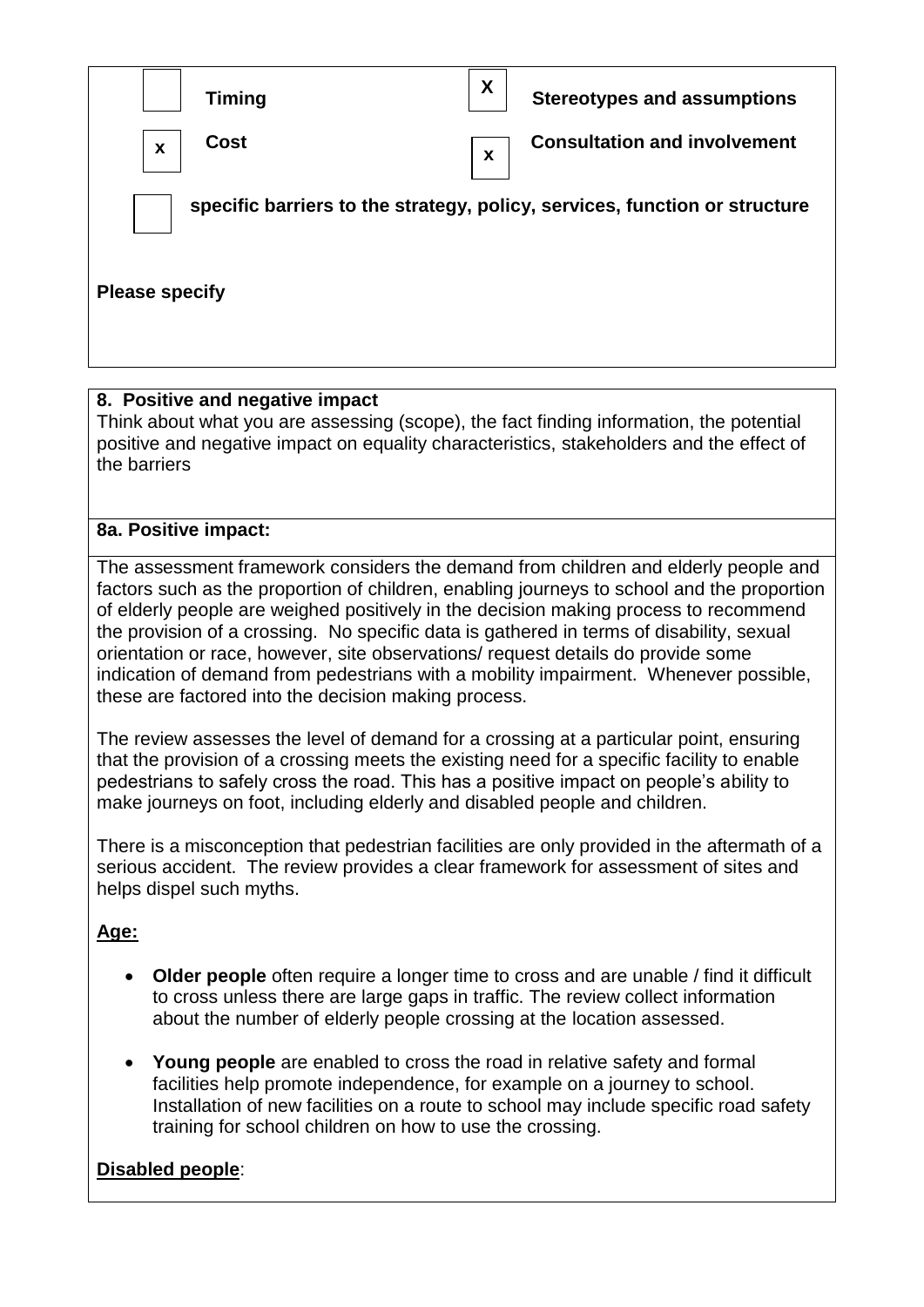Formal crossing facilities include features which benefit disabled pedestrians such as dropped kerbs for wheelchair users and tactile paving to assist blind and partially sighted pedestrians. Signal controlled crossings also have tactile and audible signals corresponding to the 'green man' phase. At-grade crossings are more inclusive than bridges and underpasses and are accessible to all. Blind pedestrians do not have to judge the direction and speed of traffic and can cross in greater confidence at a formal crossing point.

The annual review provides an opportunity for members of the public (including disabled people) and for other bodies (such as schools) to request pedestrian facilities at specific locations. The requests receive proper consideration and the outcomes are based on an impartial assessment of need, including any special considerations (e.g. high proportion of children or elderly people crossing). This ultimately leads to installation of facilities which otherwise would not have been provided.

### **Action required:**

No action required.

### **8b. Negative impact:**

#### **General**

The review framework does not have negative impacts on equality characteristics. In terms of specific outcomes, potential negative impacts may be:

Traffic flows and congestion – increase in pedestrian facilities may produce delays on some congested routes. The type of facility is carefully considered for each specific location.

## **Age and Disability**

Parking – if a crossing facility is provided this does remove kerbside parking, which may have a negative impact, particularly on elderly and disabled people. This does, however, depend on the frontage uses and restrictions will usually be quite limited in their extent.

If a site does not meet criteria for formal crossing facilities, the lack of such facility may impact most on children and elderly/ disabled people. Elderly and disabled people may be the most affected as they will find it more difficult to walk and cross at an alternative location, and will require additional time to cross. Blind people may also find it difficult or lack confidence to cross a busy carriageway without a dedicated facility. These factors are taken into consideration during site assessment, where relevant other more appropriate measures may be considered.

#### **Action required:**

**General:** Consultations on individual sites which do meet the criteria for provision at the detailed design stage to determine and overcome any potential negative impacts.

**Age:** Undertake further study at more marginal locations where there is a significant proportion of vulnerable pedestrians and where difficulty of crossing/ road safety history justifies this.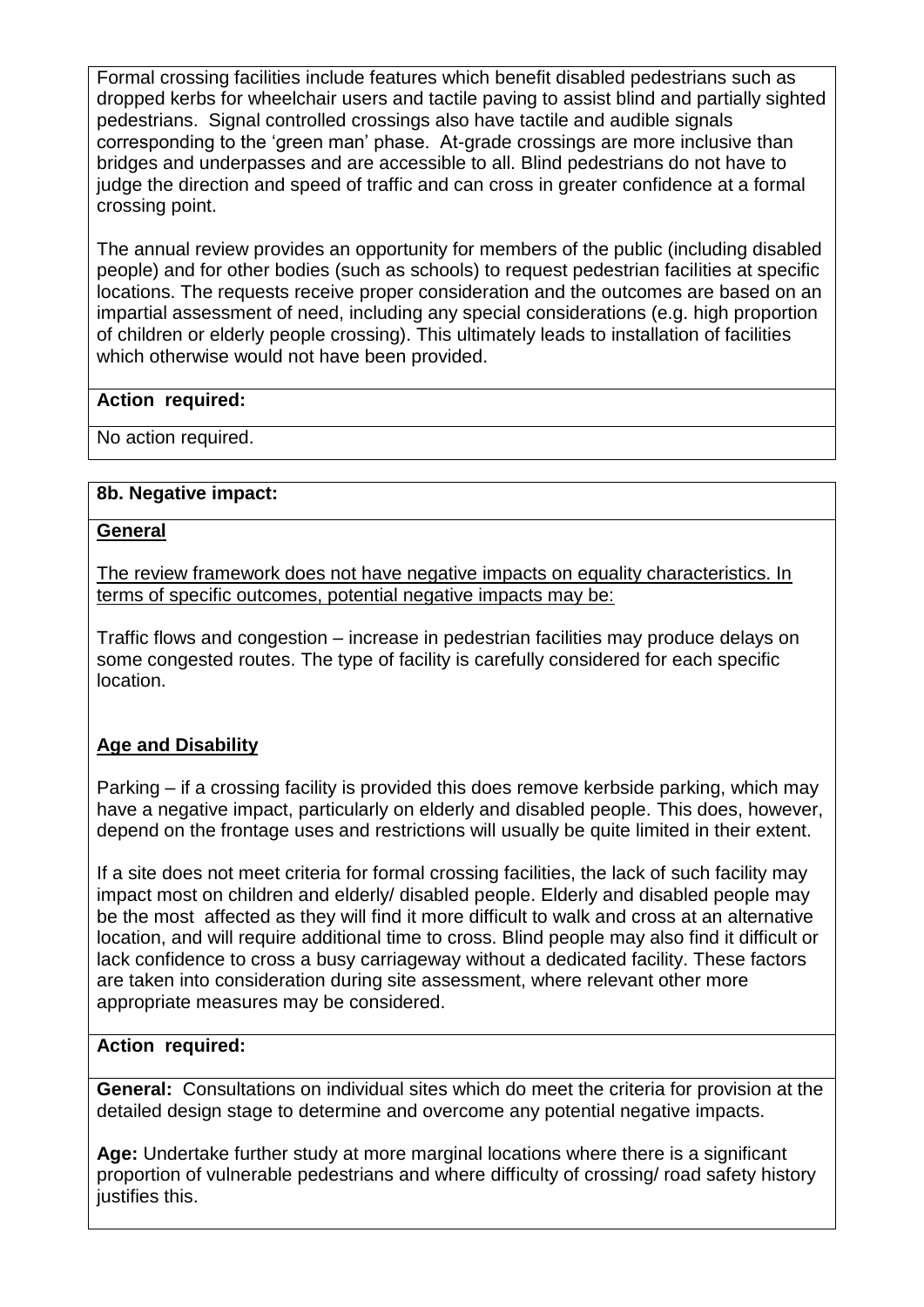**Disabled people:** Continue to note and give consideration to the needs of disabled people when recommending sites for the provision of a crossing.

| $\mathbf{x}$<br>Yes     |                                               |                                                                                                                                                                                                                                                                                                                                                                                                                        |
|-------------------------|-----------------------------------------------|------------------------------------------------------------------------------------------------------------------------------------------------------------------------------------------------------------------------------------------------------------------------------------------------------------------------------------------------------------------------------------------------------------------------|
|                         |                                               | <b>No</b>                                                                                                                                                                                                                                                                                                                                                                                                              |
| Please provide detail:  |                                               |                                                                                                                                                                                                                                                                                                                                                                                                                        |
|                         |                                               | The provision of crossings helps overcome physical barriers and therefore links<br>communities where severance by a busy road occurs. However, there is potential for<br>one community to feel that they are being put at a disadvantage compared to<br>neighbouring communities, if they receive their schemes and others do not. The<br>assessment process aims to ensure that rational and fair decisions are made. |
| <b>Action required:</b> |                                               |                                                                                                                                                                                                                                                                                                                                                                                                                        |
|                         | service in an attempt to manage expectations. | • Continue to perform feasibility assessments on proposed schemes taking into<br>account the needs of disabled people. Seek additional support /funding as required.<br>• Ensure that stakeholders are made aware of the funding pressures faced by the<br>• Ensure transparency in the decision making process.                                                                                                       |

| 10. Does this activity bring groups/communities/teams into increased contact<br>with each other (e.g. in schools, neighbourhood, workplace)?        |  |  |  |  |
|-----------------------------------------------------------------------------------------------------------------------------------------------------|--|--|--|--|
| $\boldsymbol{\mathsf{X}}$<br>Yes<br><b>No</b>                                                                                                       |  |  |  |  |
| Please provide detail:                                                                                                                              |  |  |  |  |
| Facilitating pedestrian journeys provides greater opportunities for residents and<br>communities to meet and interact, e.g. on a journey to school. |  |  |  |  |
| <b>Action required: None</b>                                                                                                                        |  |  |  |  |

|  | the expense of another? | 11. Could this activity be perceived as benefiting one group/community/team at |
|--|-------------------------|--------------------------------------------------------------------------------|
|  | $\vert x \vert$ Yes     | $\overline{\phantom{a}}$ No                                                    |

**Please provide detail:**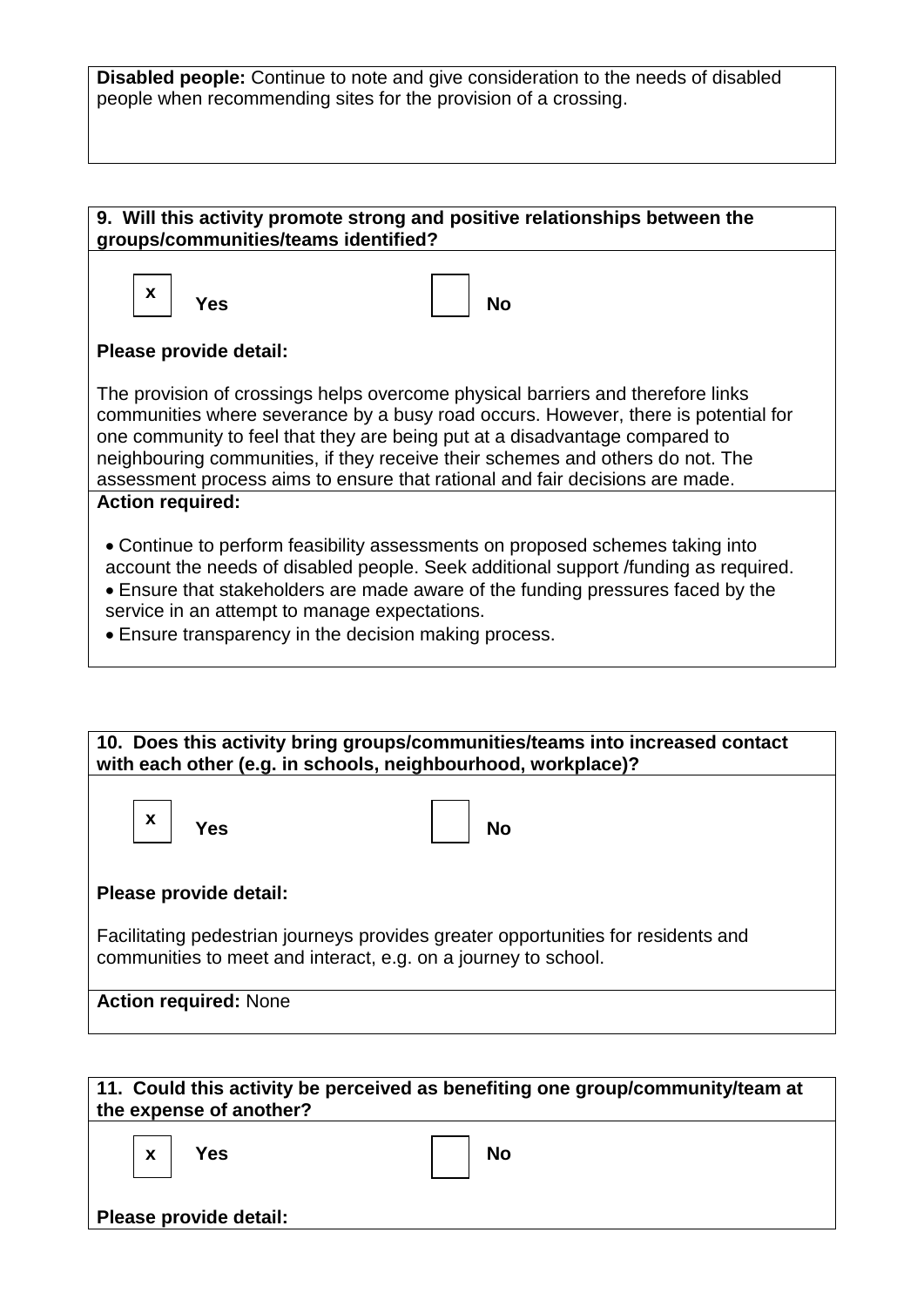The overall reduction in available funding may mean ultimately a reduction in the number of schemes implemented. This could lead to a perception in communities that they are less important. However, the approval of the need for the facility is secured through the objective assessment and does not reflect funding constraints. In the event of restricted funding prioritised schemes would be carried forward for future funding.

#### **Action required:**

Ensure transparency in the decision making process and in how reports are published.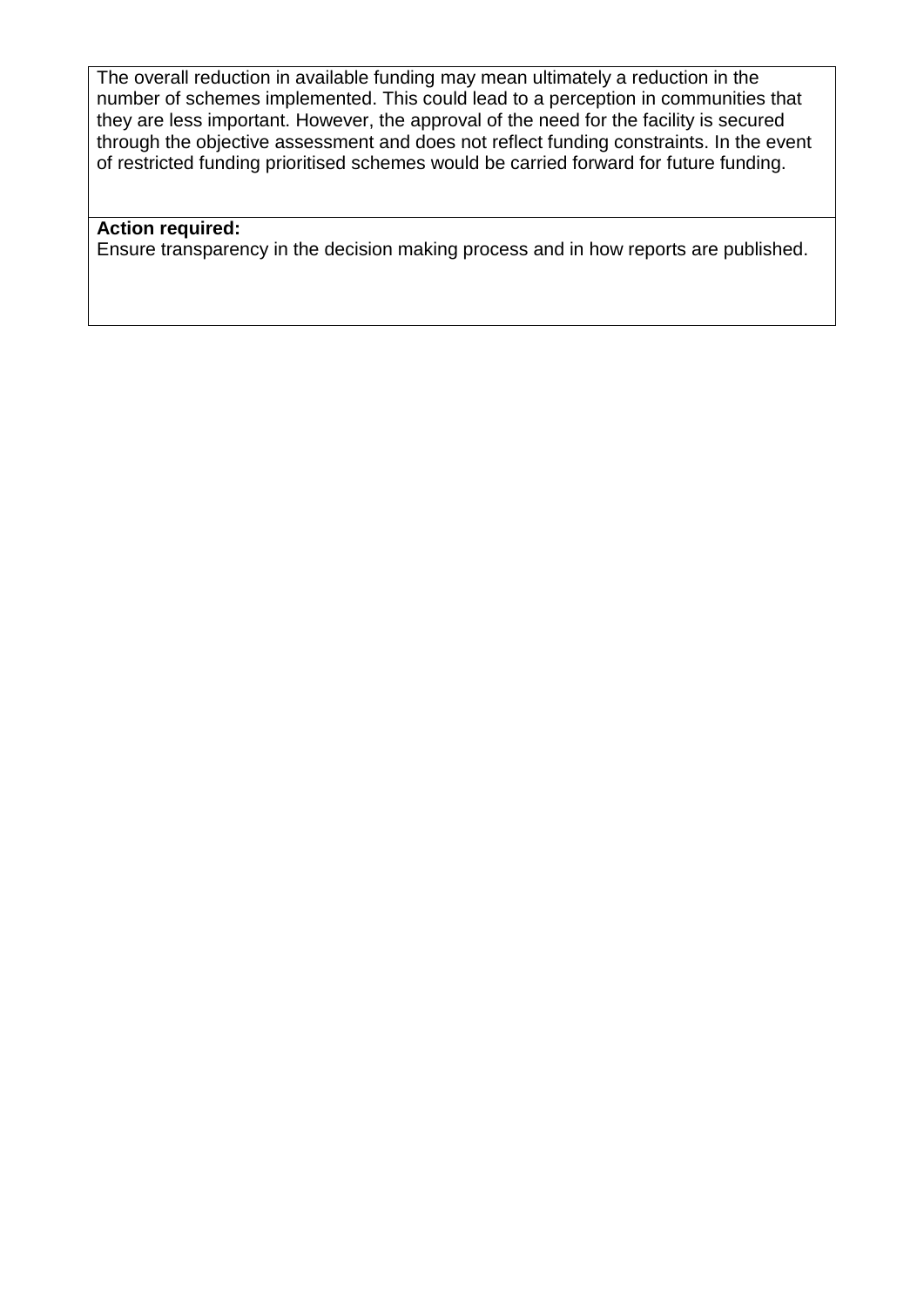### **12. Equality, diversity, cohesion and integration action plan**

(insert all your actions from your assessment here, set timescales, measures and identify a lead person for each action)

| <b>Action</b>                                                                                                                                                                                               | <b>Timescale</b> | <b>Measure</b>                                                                         | <b>Lead person</b>                              |
|-------------------------------------------------------------------------------------------------------------------------------------------------------------------------------------------------------------|------------------|----------------------------------------------------------------------------------------|-------------------------------------------------|
| Continue to perform<br>feasibility assessments on<br>proposed schemes taking<br>into account the needs of<br>disabled people. Seek<br>additional support /funding<br>as required.                           | Ongoing          | Annual report submitted<br>to the Highways Board for<br>approval.                      | Jonathan<br>Waters                              |
| Ensure that stakeholders are<br>made aware of the funding<br>pressures faced by the<br>service in an attempt to<br>manage expectations.                                                                     | Ongoing          | Awareness through the<br>media etc of the Councils<br>current financial<br>constraints | Jonathan<br>Waters/Other<br>Design<br>Engineers |
| Ensure transparency in the<br>decision making process.                                                                                                                                                      | Ongoing          | Publication of reports and<br>guidelines.                                              | Jonathan<br>Waters                              |
| Consult on individual sites at<br>the detailed design stage to<br>identify and help overcome<br>any potential negative<br>impacts                                                                           | Ongoing          | Increased public<br>awareness & reduction in<br>complaints                             | Design<br>Teams.                                |
| Undertake further study at<br>more marginal locations<br>where there is a significant<br>proportion of vulnerable<br>pedestrians and where<br>difficulty of crossing/ road<br>safety history justifies this | Ongoing          | Use and reference to the<br>agreed frameworks as<br>part of the decision<br>process.   | <b>Traffic</b><br>Engineers.                    |
| Continue to note and give<br>consideration to the needs of<br>disabled people when<br>recommending sites for the<br>provision of a crossing                                                                 | Ongoing          | Use and reference to the<br>agreed frameworks as<br>part of the decision<br>process.   | Traffic<br>Engineers.                           |